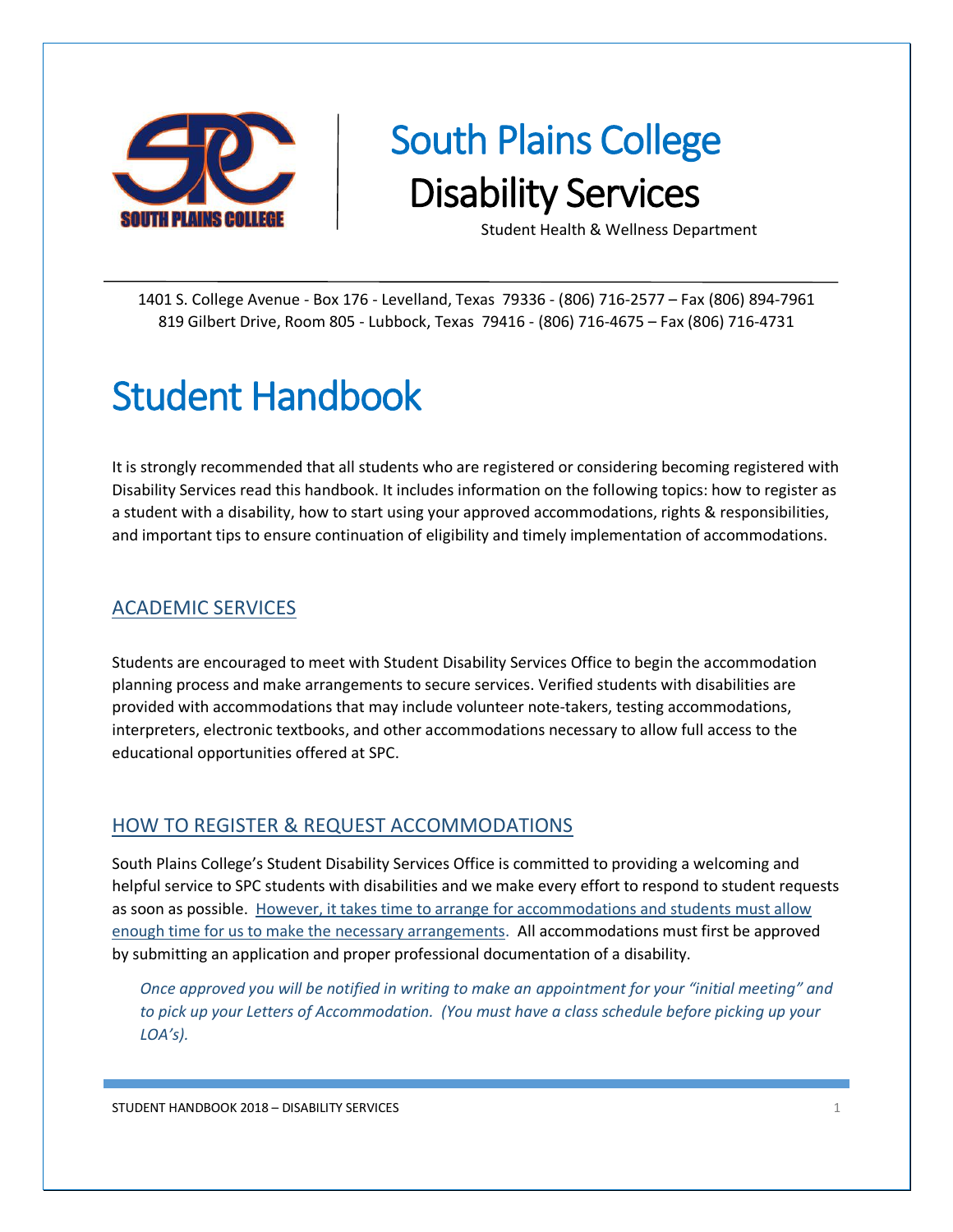# STEPS TO REGISTER & REQUEST ACCOMMODATIONS

All admitted students with disabilities who wish to receive accommodations must initiate the registration process by contacting the Student Disability Services Office. You will be asked to complete an Application for Accommodations and supply appropriate professional documentation regarding your disability.

Only after both the application and documentation are received, can we process your request for classroom accommodations. **Please allow up to 30 days**.

#### 1. **Application:** [http://www.southplainscollege.edu/health/application\\_spc\\_disability\\_services.pdf](http://www.southplainscollege.edu/health/application_spc_disability_services.pdf)

- 2. Take the TSI Exam if required, then and register for classes with your Advisor as soon as possible.
- 3. Arrange a tour of the campus as soon as you have a class schedule (806-716-2113). South Plains College does not have individuals available the first week of class to walk students to their classes.
- 4. E-Books: If alternative textbooks and materials are needed by the student, it is the responsibility of the student to register early and to provide the Disability Office with a copy of the receipt from the bookstore. Ordering E-Books may take 4-6 weeks to receive.
- 5. Sign Language Interpreters: If a sign language interpreter is required, it is the student's responsibility to register early and to request interpreters through the Student Disability Office to facilitate the coordination of available qualified interpreters with the student's schedule.

#### Requesting services in future semesters

Before the start of each subsequent semester, students with disabilities must inform the Student Disability Services Office that they wish to continue to receive accommodations by filling out the LOA request form (half-orange sheet available at both offices).

Levelland Campus – 806-716-2577 Reese Center- 806-716-4675 Linda Young **Dawn Valles** [lyoung@southplainscollege.edu](mailto:lyoung@southplainscollege.edu) [dvalles@southplainscollege.edu](mailto:dvalles@southplainscollege.edu)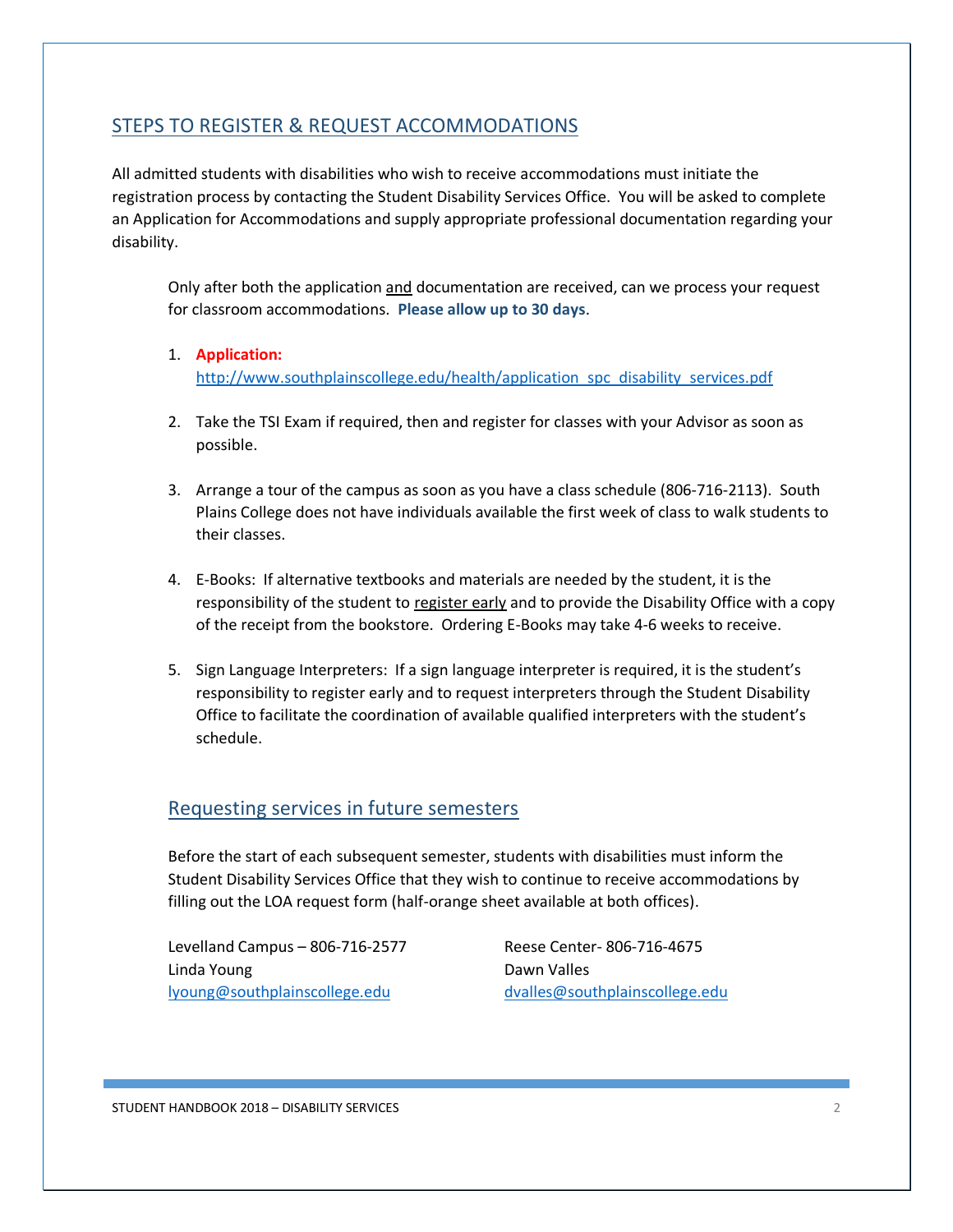# IMPLEMENTING APPROVED ACCOMMODATIONS

- 1. After you have received written confirmation through email that you have been approved for services and only after you have enrolled in courses, you should schedule an appointment at the appropriate campus to meet with the Coordinator of Student Disability Services or the Disability Accommodation Specialist to set up your initial meeting.
- 2. During your initial meeting with the Student Disability Office, you will receive your Letters of Accommodation. Students should speak with each instructor privately during the first week of class or as soon as possible after accommodations are approved to discuss accommodations in their course and make specific plans for their implementation. Should your accommodations need to be altered or updated contact the Office of Student Disability Services be prepared to discuss justifications and scenarios for this adjustment. These accommodations will be forwarded after approval and will take effect from that date forward, not retroactively.
- 3. Communicate Your Concerns. Keep in mind that communication between the student, instructor, and Student Disability Services Staff is critical to making the accommodation process work. If conflicts occur in the accommodations process, students are asked to inform the Office of Student Disability Services right away.
- 4. Test accommodations should be discussed well in advance of the test date. Accommodated exams may be proctored by the instructor, the instructor's designee or by Testing Center staff members. Students with test accommodations are strongly encouraged to review and be familiar with the Testing Center Guidelines and be sure to make appointments at the Testing Center at least three to five days in advance.
- 5. Make Requests in Advance. Some accommodations require more time to implement and, therefore, require more advanced notice. This includes sign language interpreters, and conversion of textbooks to alternate formats.

# CONFIDENTIALITY AND RELEASE OF INFORMATION

The Student Disability Office is committed to protecting the confidentiality of student information. We retain student records in compliance with both state and federal law, including the Family Education Rights and Privacy Act (FERPA), Health Insurance Portability and Accountability Act of 1996 (HIPAA). Should you need a copy of your records or need to transfer them to another college or university, you will need to complete a "Release of Information" form with appropriate contact information in order for our office to expedite your request. In addition, photo identification is required before records can be released.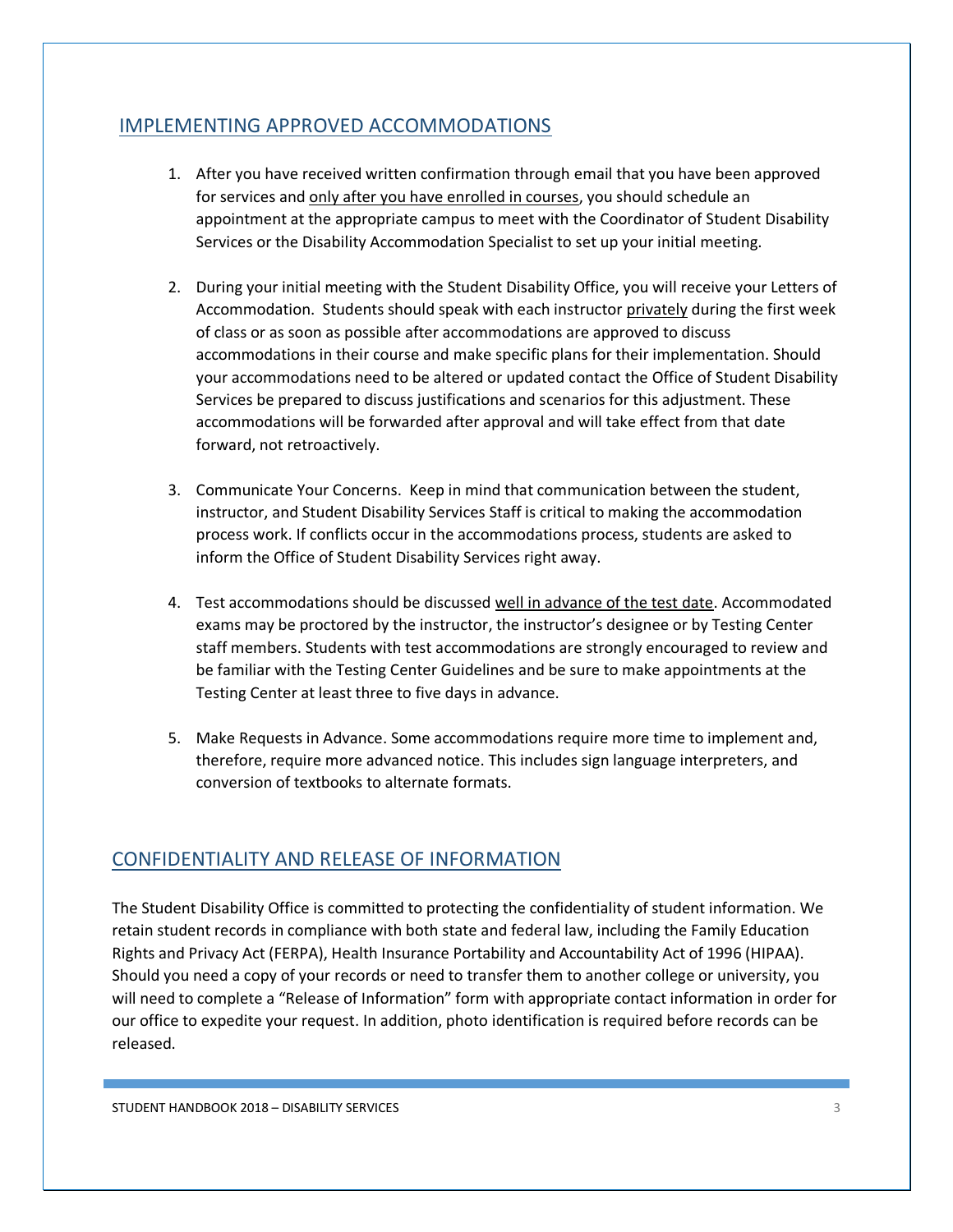### Office of Student Disability Services Responsibilities

Provide information and services so that students with disabilities may participate in all of the programs, services, and activities of the institution.

Provide services in a timely fashion.

Review documentation of a disability for eligibility and determine on behalf of the institution what types of accommodations are appropriate.

Keep disability-related information confidential, discussing it only with those who have an educational right to know.

Consult with college administration, faculty, and staff on the provision of services, accommodations, and access as required under current federal and state law.

Advocate responsibly for the rights of persons with disabilities.

#### Student Responsibilities

Voluntarily identify disability-related needs to the Office of Student Disability Services Staff.

Provide current and complete documentation of disability to the ODS.

Formally request needed accommodations and services in a timely manner.

Notify the ODS of any changes or concerns in needed services or accommodations.

Abide by the student code of conduct set by the college.

Attend class and maintain the academic standards set by the college, and the department.

Use services responsibly and treat service providers and faculty with respect and courtesy.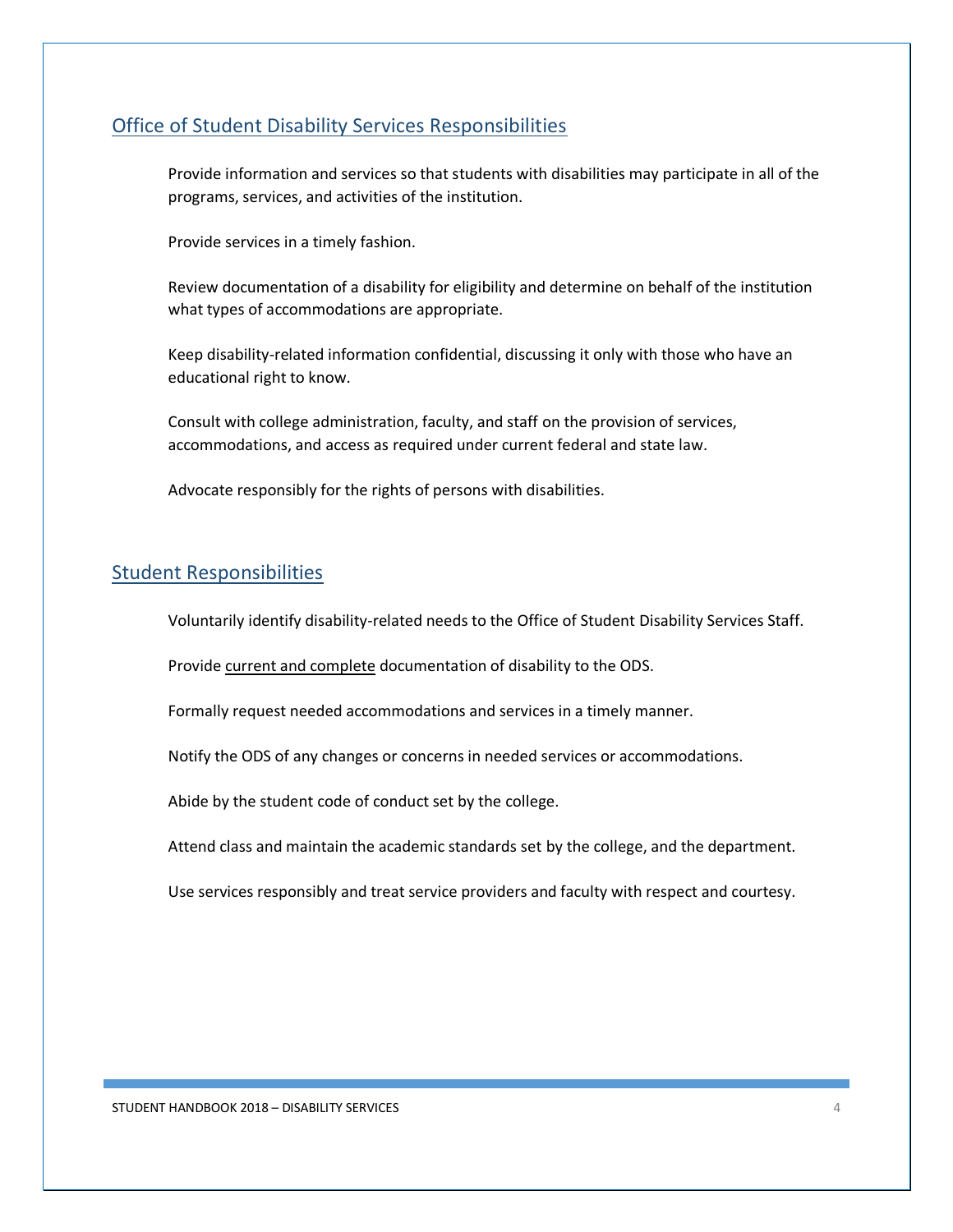### Institutional Responsibilities

Provide a campus in which educational, cultural, and extracurricular activities are accessible.

Create policies that encourage the inclusion of persons with disabilities in all programs and activities.

Provide a process so students with disabilities may address their grievances with the institution and the office(s) that provide services.

#### PERSONAL AND HEALTH CARE

Fully accredited health care is available on campus through Student Health Services. The Student Health Services office is located on the South side of the Technology Center. A Physician and a registered nurse are available during the spring and fall semesters.

Mental health professionals are available at the Health & Wellness Office during regular business hours. Services provided by the Health & Wellness Office include short-term personal counseling. The Center is staffed by Licensed Mental Health Practitioners and occasionally Graduate Assistants.

Students who require a personal care attendant are responsible for arranging these services and incurring the costs of this services.

# ASSISTIVE TECHNOLOGY

Assistive hardware, software, and alternative material are available to students with disabilities who qualify for those accommodations (on campus only). Contact the Office of Student Disability Services to request assistive technology.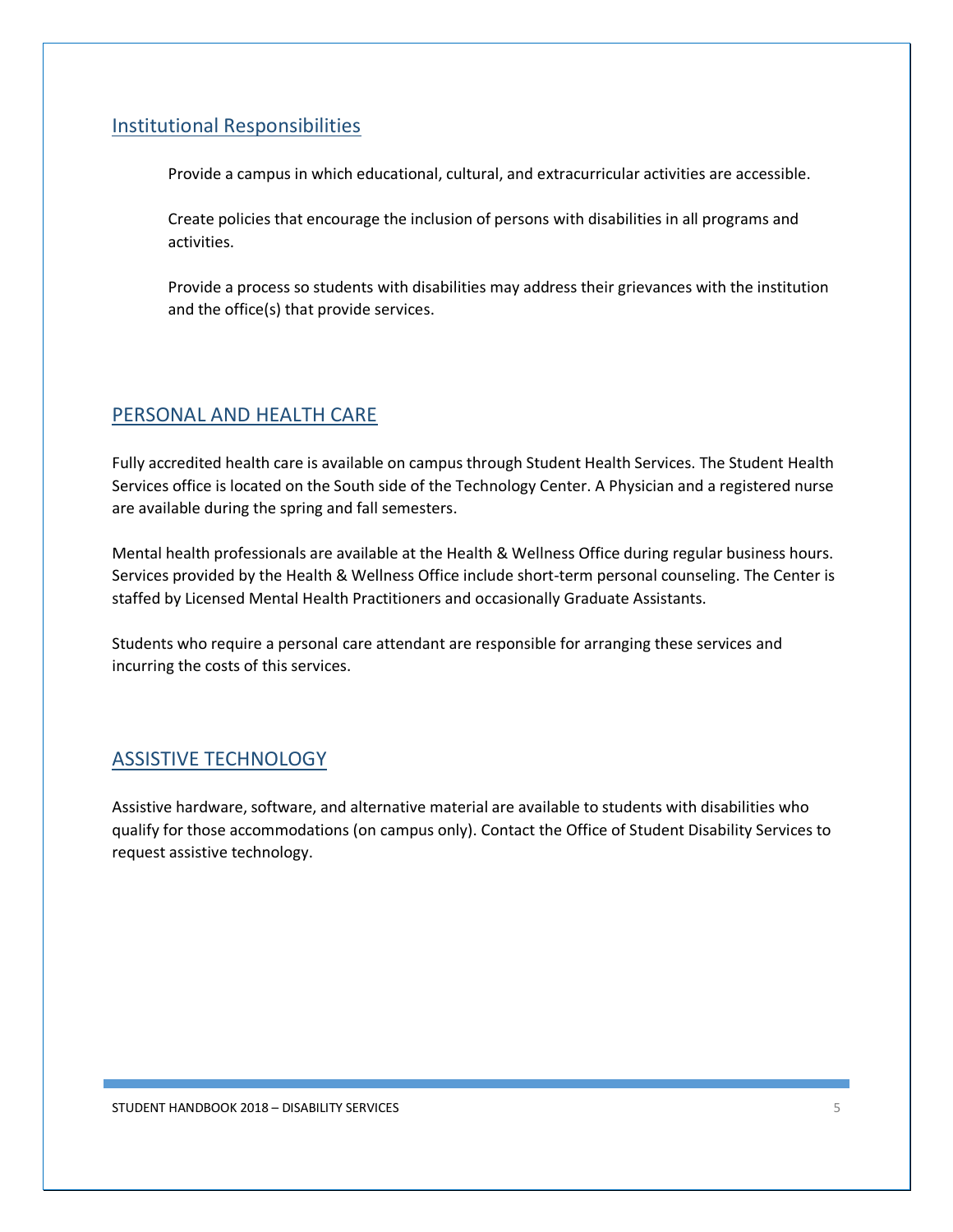#### INTERPRETER SERVICES

Requests for interpreter services should be completed immediately following your registration for classes in order to assure this accommodation is provided on the first day of class. You may make your request for these services in person by phone or by email. Students are required to notify the Disability Office by email or phone at least 24 hours in advance if they intend to miss class. You must also notify the Student Disability Office in person, by phone or email if interpreter services are needed outside the classroom: (3-day notice for field trip, tutoring sessions or the need to visit with another office for information).

#### SERVICE ANIMALS

**Service animals are dogs that are individually trained to do work or perform tasks for people with disabilities. Service animals are permitted in every area on campus unless posted due to safety concerns.** Students with Service Animals are **NOT** required to register with the Disability Services office, but notification is recommended. The ADA requires service animals be under the control of the handler. This can occur using a harness, leash, or other tether. It is suggested that the service animal also wear identification (e.g. identification tags, vest, bandana, etc.). When it is not obvious what service an animal provides, only limited inquiries are allowed. Staff may ask two questions: (1) is the dog a service animal required because of a disability, and (2) what work or task has the dog been trained to perform. Staff are not allowed to ask the student to have the animal perform the task.

The following guidelines are required for service animals on campus:

- The service animal must be vaccinated and licensed according to local or county ordinances.
- Animals must be under the control of the owner at all times.
- The owner is responsible for waste disposal.

A person with a disability cannot be asked to remove his/her service animal from the premises unless: (1) the dog is out of control and the handler does not take effective action to control it or (2) the dog is not housebroken. When there is a legitimate reason to ask that a service animal be removed, staff must offer the person with the disability the opportunity to obtain goods or services without the animal's presence.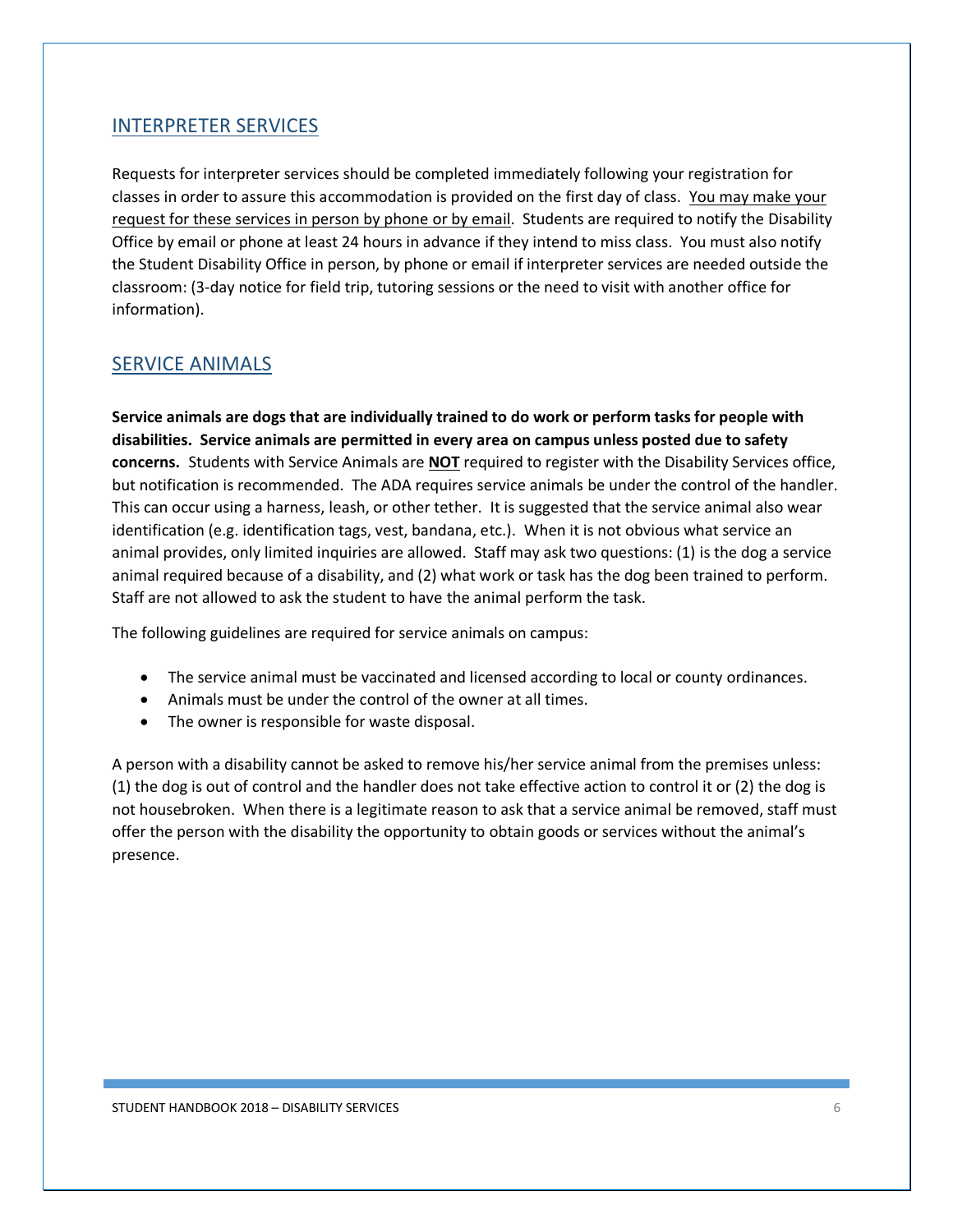# **Emotional Support Animals (ESA)**

Emotional support animals are used in the treatment of a diagnosed condition. ESAs are not allowed in campus buildings with the exception of student housing. Refer to the Service Animal and ESA Housing Procedures for further information.

*\*All Emotional Support Animal requests must be submitted to the Disability Services Office on the Levelland Campus. Only after the Disability Office has approved the accommodation of an Emotional Support Animal and required documentation is provided to the Housing Office can the student can bring the animal to campus housing.* 

# ADVOCACY

The Office of Student Disability Services staff assists students in negotiating disability-related barriers and strive to improve access to college programs, activities, and facilities. Students who wish to voice concerns or discuss campus access, policies and procedures are encouraged to contact the Office of Student Disability Services Coordinator, Dawn Valles at (806) 716-4675 or at dvalles@southplainscollege.edu

#### DISCRIMINATION POLICY

Procedures are in place for those who believe they have been discriminated against within the college's prohibited discrimination policy. You may contact the Vice President for Student Affairs at 806-716- 2360.

#### EMERGENCY PROCEDURES

Refer to Campus Emergency Procedures at: [https://myspc.southplainscollege.edu/ICS/Safety\\_and\\_Health/Emergency\\_Procedures.jnz](https://myspc.southplainscollege.edu/ICS/Safety_and_Health/Emergency_Procedures.jnz)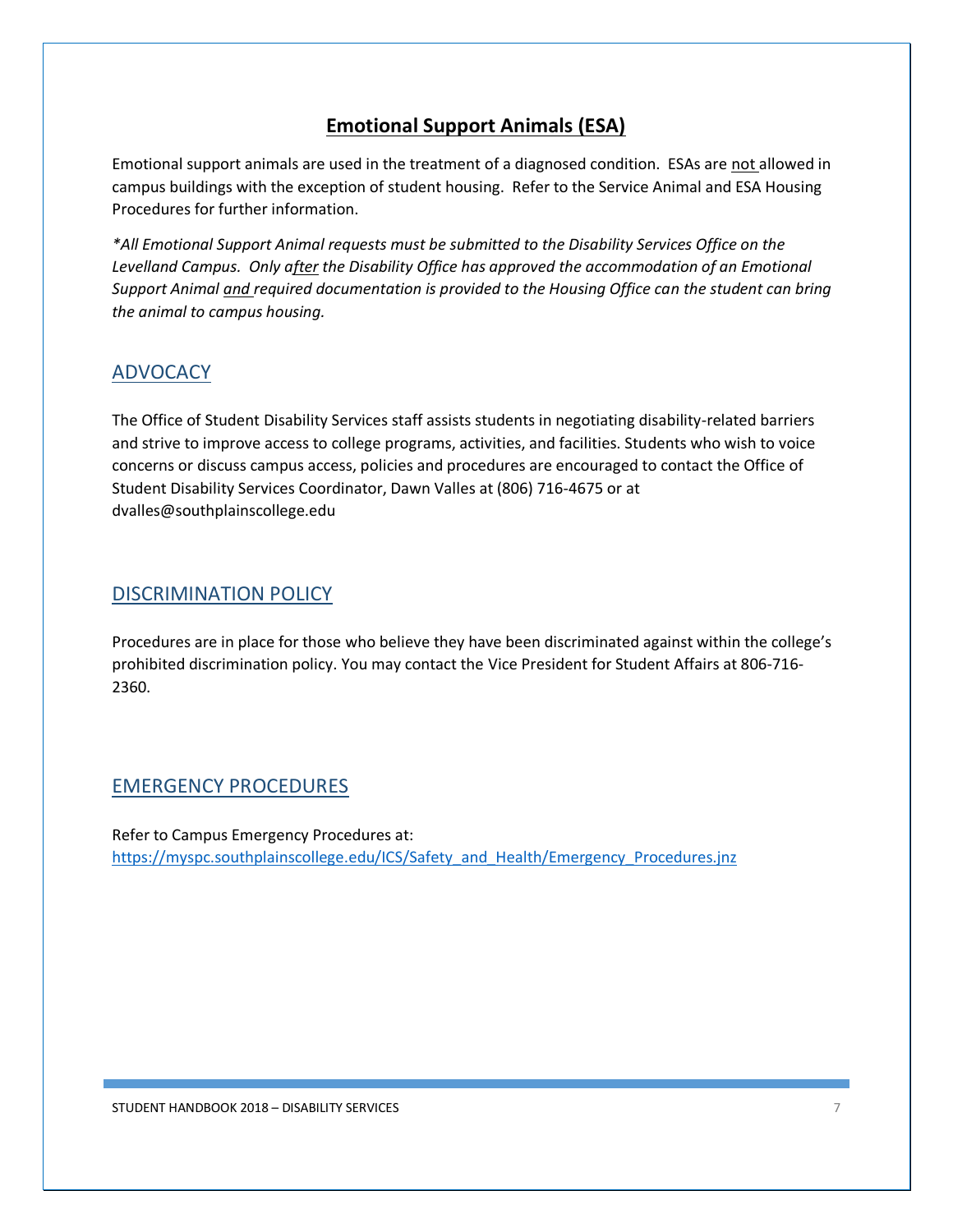# DIFFERENCES YOU CAN EXPECT BETWEEN HIGH SCHOOL AND COLLEGE STUDENTS WITH DISABILITIES

| <b>Applicable Laws</b>                                                                                                              |                                                                                                                                        |  |
|-------------------------------------------------------------------------------------------------------------------------------------|----------------------------------------------------------------------------------------------------------------------------------------|--|
| <b>High School</b>                                                                                                                  | <b>College</b>                                                                                                                         |  |
| IDEA (Individuals with Disabilities Education Act)                                                                                  | ADA (Americans with Disabilities Act of 1990, Title 11)                                                                                |  |
| Section 504, Rehabilitation Act of 1973                                                                                             | Section 504, Rehabilitation Act of 1973                                                                                                |  |
| <b>IDEA is about SUCCESS</b>                                                                                                        | <b>ADA is about ACCESS</b>                                                                                                             |  |
|                                                                                                                                     | <b>Required Documentation</b>                                                                                                          |  |
| <b>High School</b>                                                                                                                  | <b>College</b>                                                                                                                         |  |
| IEP (Individualized Education Plan) and/or 504 Plan                                                                                 | High School IEP and 504 are not sufficient. Documentation<br>guidelines specify information needed for each category of<br>disability. |  |
| School provides evaluation at no cost to student or<br>family                                                                       | Students must get evaluation at own expense.                                                                                           |  |
| Documentation focuses on determining whether<br>student is eligible for services based on specific<br>disability categories in IDEA | Documentation must provide information on specific<br>functional limitations, and demonstrate the need for specific<br>accommodations. |  |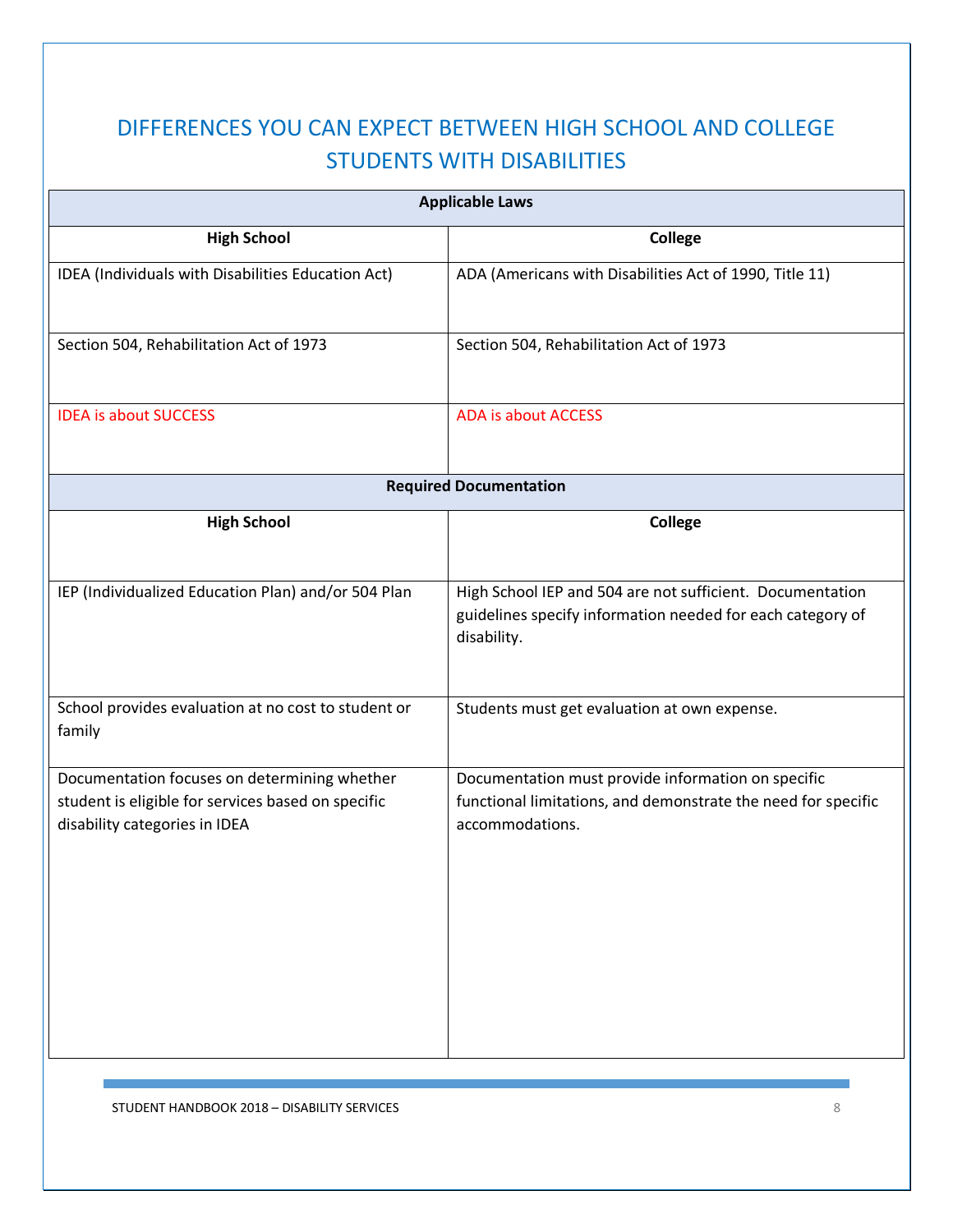|                                                                                                     | Self-Advocacy                                                                                               |
|-----------------------------------------------------------------------------------------------------|-------------------------------------------------------------------------------------------------------------|
| <b>High School</b>                                                                                  | <b>College</b>                                                                                              |
| Students is identified by the school and is supported<br>by parents and teachers                    | Student must self-identify to the Disability Office.                                                        |
| Primary responsibility for arranging accommodations<br>belongs to the school.                       | Primary responsibility for self-advocacy and arranging<br>accommodations belongs to the student.            |
| Teachers approach you if they believe you need<br>assistance.                                       | Professors are usually open and helpful, but most expect you<br>to initiate contact if you need assistance. |
|                                                                                                     | <b>Parental Role</b>                                                                                        |
| <b>High School</b>                                                                                  | <b>College</b>                                                                                              |
| Parent has access to student records and can<br>participate in the accommodation process.           | Parent does not have access to student records without<br>student's written consent.                        |
| Parent advocates for student                                                                        | Student advocates for self                                                                                  |
|                                                                                                     | <b>Instruction</b>                                                                                          |
| <b>High School</b>                                                                                  | <b>College</b>                                                                                              |
| Teachers may modify curriculum and/or alter<br>curriculum pace of assignments                       | Professors are not required to modify instruction or alter<br>assignment deadlines.                         |
| You are expected to read short assignments that are<br>then discussed and often re-taught in class. | You are assigned substantial amounts of reading and writing<br>that may not be directly addressed in class. |
| You seldom need to read anything more than once;<br>sometimes listening in class is enough.         | You need to review class notes, read chapters in textbooks and<br>other material regularly.                 |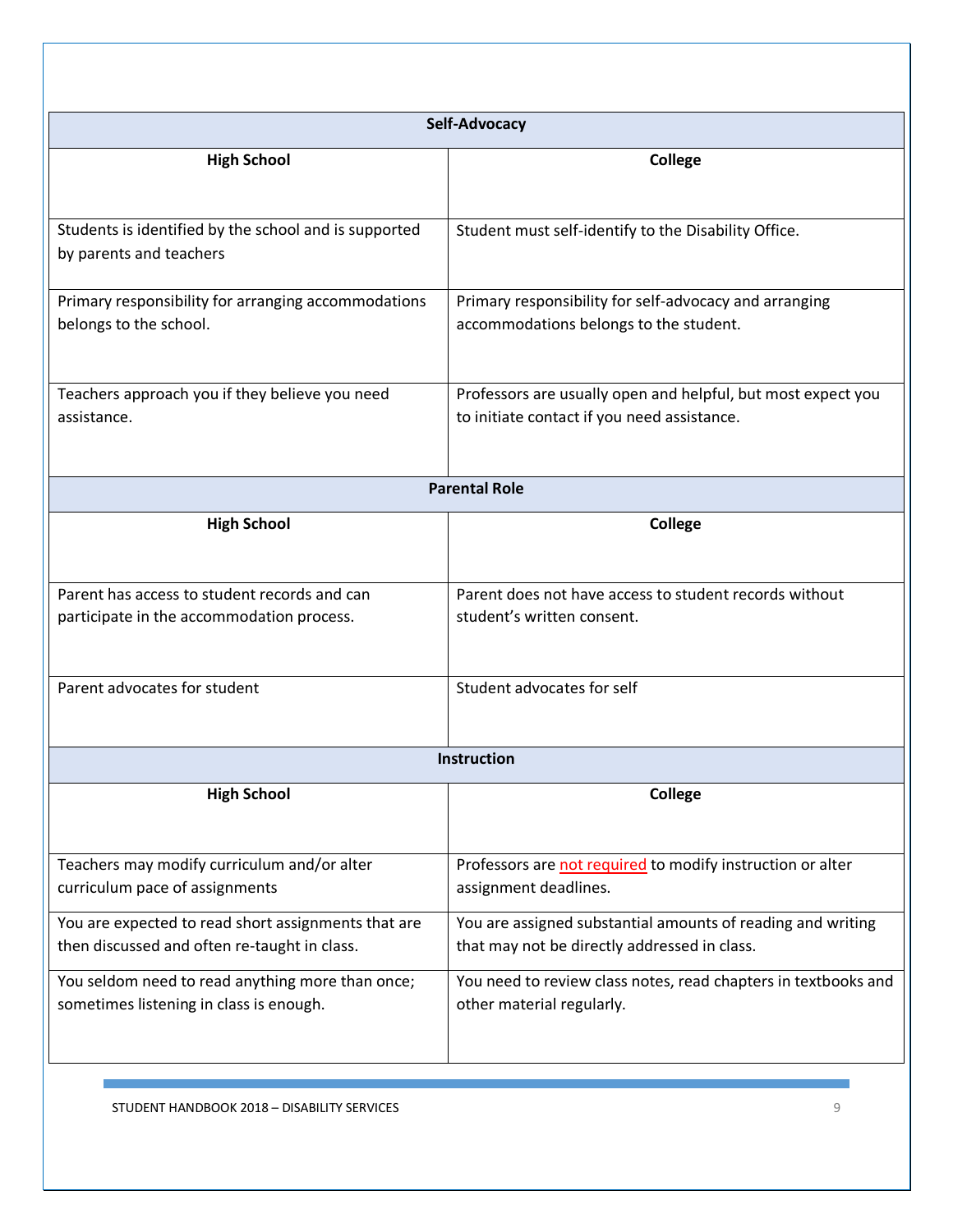| <b>Grades and Tests</b>                                                                                       |                                                                                                                                                                                                                                                                                                                                                                       |  |
|---------------------------------------------------------------------------------------------------------------|-----------------------------------------------------------------------------------------------------------------------------------------------------------------------------------------------------------------------------------------------------------------------------------------------------------------------------------------------------------------------|--|
| <b>High School</b>                                                                                            | <b>College</b>                                                                                                                                                                                                                                                                                                                                                        |  |
| IEP OR 504 Plan may include modifications to test<br>format and/or grading.                                   | Grading and test format changes (i.e. multiple choice vs. essay)<br>are generally not available.                                                                                                                                                                                                                                                                      |  |
| Tests may be untimed.                                                                                         | All students are required to complete exams within the<br>specified classroom time or as specified by the professor.<br>(Students that are granted extended time due to their<br>documented disability, are only allowed 50% or 100% more<br>time). (Example: Students in class receive 1 hour to complete<br>exam – you receive 1.5 hrs. to complete exam – $50\%$ ) |  |
| Testing is frequent and covers small amounts of<br>material.                                                  | Testing is usually infrequent and may be cumulative, covering<br>large amounts of material.<br>(In most classes you can expect 3 or 4 exams during the<br>semester (16 weeks period) and a comprehensive final)                                                                                                                                                       |  |
| Teachers often take time to remind you of<br>assignments and due dates.                                       | Professors expect you to read, save, and consult the course<br>syllabus (outline); the syllabus spells out exactly what is<br>expected of you, when it is due, and how you will be graded.<br>Student's awarded 50% more time on work done in class -<br>DOES NOT APPLY TO HOMEWORK ASSIGNMENTS or TAKE<br><b>HOME EXAMS.</b>                                         |  |
| <b>FINAL COURSE GRADE</b><br>In high school you usually have 50-70 grades to<br>average for your final grade. | <b>FINAL COURSE GRADE</b><br>In college, you may only have 3 test grades and a final that<br>could be worth up to 50% of your course grade.                                                                                                                                                                                                                           |  |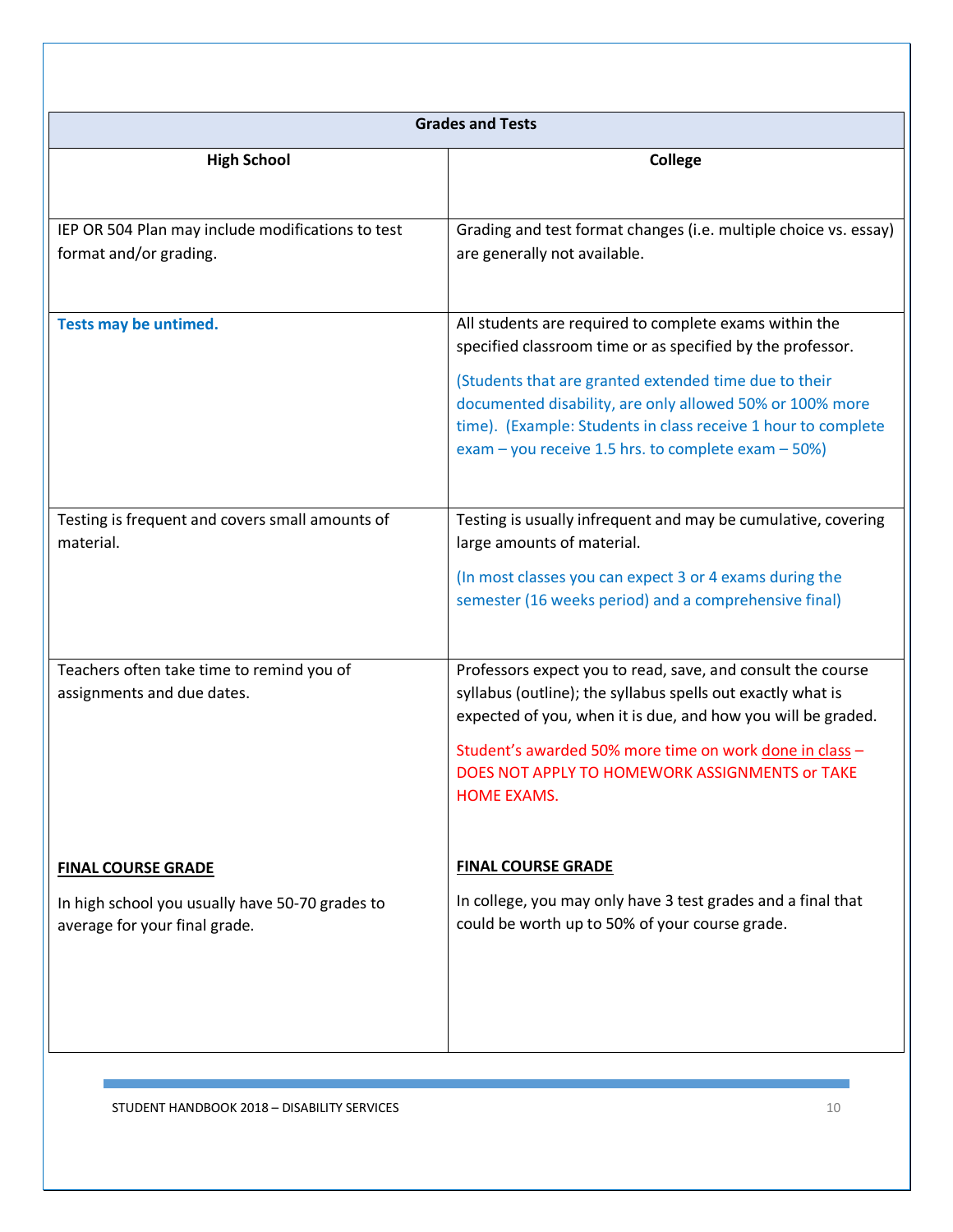| <b>Study Responsibilities</b>                                                                                          |                                                                                                                                                                         |  |
|------------------------------------------------------------------------------------------------------------------------|-------------------------------------------------------------------------------------------------------------------------------------------------------------------------|--|
| <b>High School</b>                                                                                                     | <b>College</b>                                                                                                                                                          |  |
| Tutoring and study support may be a service provided<br>as part of an IEP or 504 Plan.                                 | Tutoring DOES NOT fall under college disability services.<br>Students with disabilities must seek out the tutoring resources<br>that are available to all SPC students. |  |
| Your time and assignments are structured by others.                                                                    | You manage your own time and complete assignments<br>independently.                                                                                                     |  |
| You may study outside of class as little as 0 to 2 hours<br>a week, and this may be mostly last minute<br>preparation. | You need to study at least 2 to 3 hours outside of lass for each<br>hour in class.                                                                                      |  |
|                                                                                                                        | 15 hour course load means that you are in class for 15 each<br>week x 2 to 3 hours of study time = 30 to 45 hours per week.<br>This is equivalent to a full-time job.   |  |
|                                                                                                                        | <b>Auxiliary Aids</b>                                                                                                                                                   |  |
|                                                                                                                        | You must be granted approval from the Disability Services Office to use these Accommodations:                                                                           |  |
| Tape/Voice Recorder - Can be used to tape college lectures                                                             |                                                                                                                                                                         |  |
| spelling and grammar are part of the essential course element or objective.                                            | Spell Checker - Can be used for spelling. Cannot be used in an ENGL-0301, 0302 or ENGL-1301 course where use of                                                         |  |
|                                                                                                                        |                                                                                                                                                                         |  |
|                                                                                                                        |                                                                                                                                                                         |  |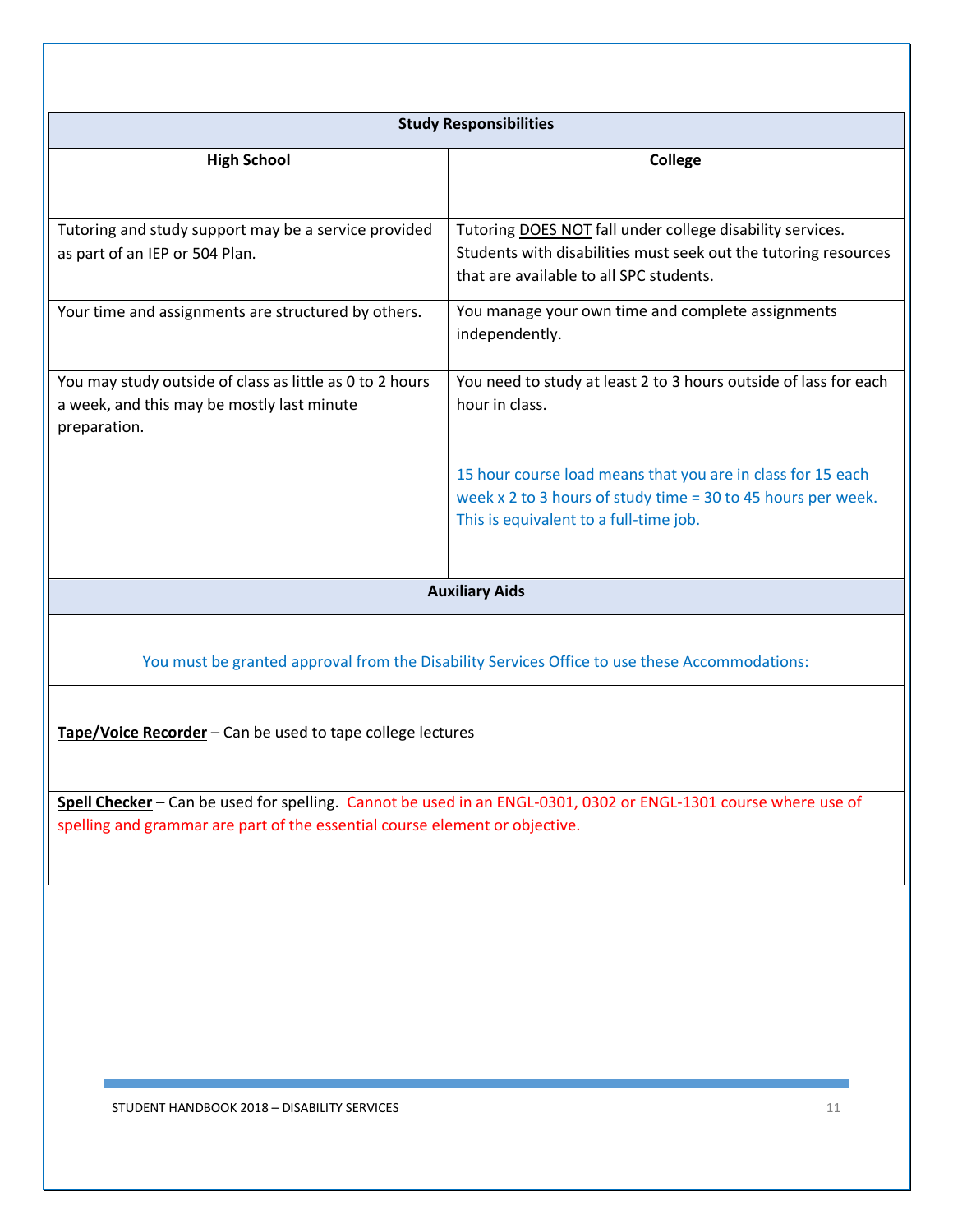# ACCOMMODATIONS: WHAT THEY ARE AND WHAT THEY ARE NOT

Accommodations are provided for the purpose of **ensuring equal access** to an education. They are **not** a guarantee of a certain grade or of success in a particular class; rather, they are intended to **"level the playing field"** for students with disabilities. Students with disabilities are expected to fulfill all academic and course requirements and evaluation standards, as is expected of all students.

Accommodations are approved on a **case-by-case** basis. They are assigned depending on the documentation that each student submits, the impact of each student's disorder, and our conversations with each student regarding his/her strengths, weaknesses, and needs. An accommodation which is reasonable in one class may not be reasonable in another.

#### **No accommodation will be provided if it compromises or alters essential elements or evaluation standards of a course or program of study.**

Accommodations are considered to be **classroom supplements**. They are **NOT** intended to replace regular classroom attendance or participation.

**Accommodations are NOT provided retroactively.** The Student Disability Services Office is unable to provide accommodations for academic work completed before the student is approved for accommodations or before the student requests accommodations each semester. Therefore it is **imperative** that you request accommodations as early in the semester as possible.

Students must renew their accommodations each semester. This is a simple process. A renewal form is available in the Student Disability Services Office.